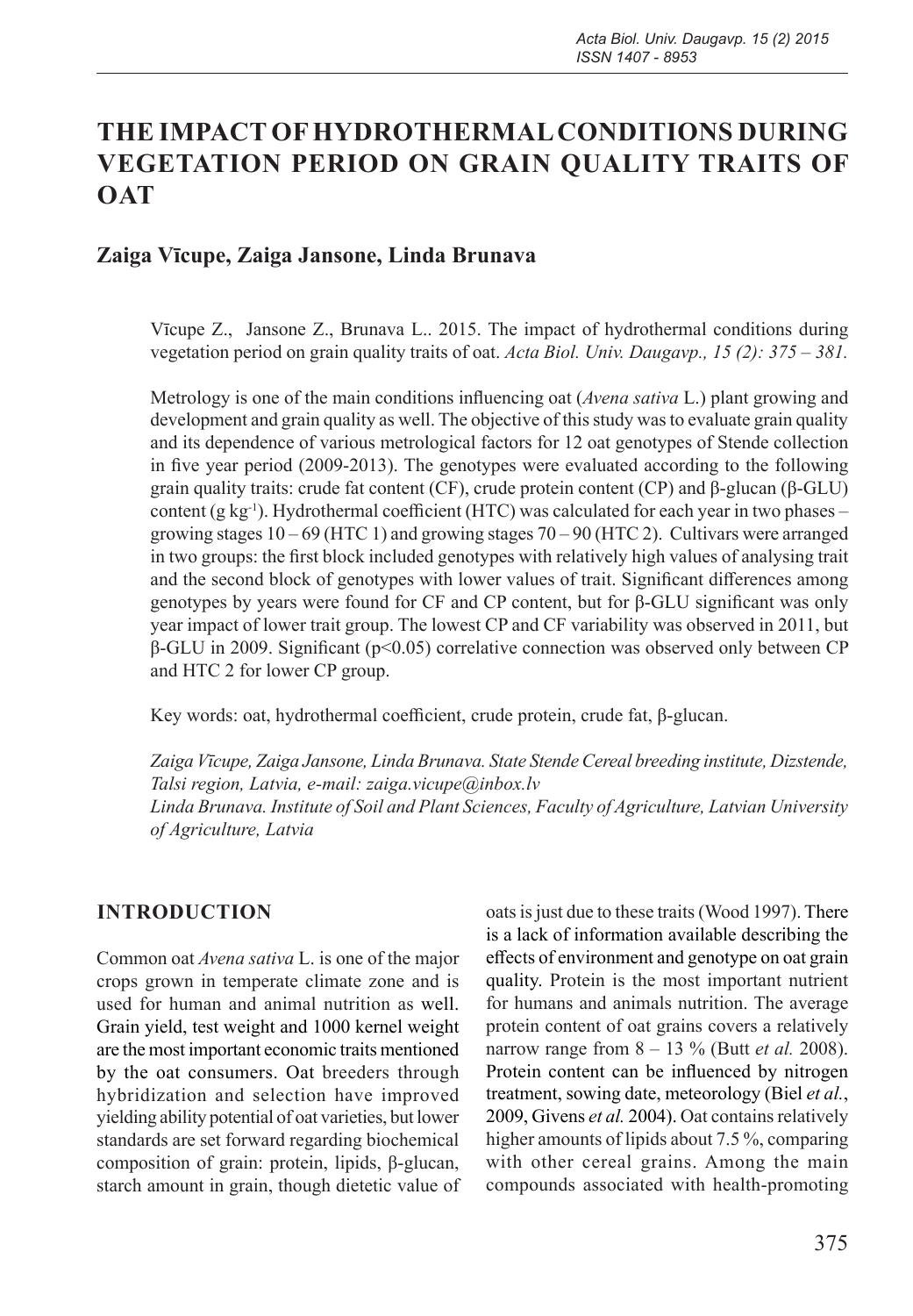effects in cereals is dietary fiber that is found only in plant foods. Water-soluble fiber in cereals is composed of non-starchy polysaccharides such as β-glucan (Brindzova et al. 2008). It is described that β-glucan depends on genotypes, meteorology and growing technologies (Doehlert *et al.* 2001). Most literature studied describes significant environmental effect on quality parameters, but there is a lack of literature investigating what conditions exactly increases or decreases protein, lipid and β-glucan contents in oat grains.

Climate – precipitation and mean daily temperature; is a primary importance factor influencing oat growth and development. Researchers emphasize that weather conditions can disturb the development of wheat plants and influence their chemical composition further grain quality (Dupont & Altenbach 2003). Selyaninov's hydrothermal coefficient (HTC) is frequently used in many studies (Melkonyan & Asadoorian, 2014, Evarte-Bundere & Evarts-Bunders 2012). This index, which is a coefficient of the sum of the temperature and the sum of the precipitation, is known in the literature as the coefficient of the hydration needs of plants.

The aim of this trial was to determine the influence of hydrothermal conditions in specific plant development stages on grain quality traits (represented by their chemical composition).

## **MATERIAL AND METHODS**

The field trials were carried out at the State Stende Cereal Breeding Institute during the years 2009 – 2013 that differed much in meteorological conditions. The trials were established in seed farming crop rotation field. The soil in all five trial years was sod-podzolic sandy loam, with pH KCl 5.0-6.0, content of organic substance 22-26 g  $kg^{-1}$ , the content of available for plants phosphorus  $P_2O_5$  191-254 mg kg<sup>-1</sup> and potassium  $K_2$ O 151-199 mg  $kg^{-1}$ . Varieties were laid out in four replications. Recorded plot area was 10 m<sup>2</sup>. 12 oat cultivars of varieties list recommended for growing in Latvia were included in field trial for clarifying climatic impact. Uniform

oat management practice were performed in all studied years. Prior to sowing fields received mineral fertilizer Kemira NPK 18:9:9, calculated in nitrogen 58-63 kg ha<sup>-1</sup> N. Sowing date in the 2nd or 3rd decade of April considering soil readiness for sowing in a specific year. Grain yield was harvested in full ripeness – in the 2nd or 3rd decade of August.

For description of growing conditions of oat hydrothermal coefficient (HTC) has been used, it is correlation between amount of precipitation in the time period, when average day temperature exceeds +10 °C, and sum of temperature in degrees in that same period. Hydrothermal coefficient has been calculated by applying formula of G. Selyaninov (Selyaninov 1928):

HTC= $\Sigma x / \Sigma t x 10$ 

where  $\Sigma$  x and  $\Sigma$  t – accordingly sum of precipitations and temperatures in the period, when the temperature has not been lower than  $10^{\circ}$  C.

- HTC from 1.0 till 2.0 humidity is sufficient;
- HTC> 2.0 immoderately humid;
- HTC<  $1.0$  insufficient humidity;
- HTC from 1.0 till  $0.7 dry$ ;
- HTC from 0.7 till 0.4 very dry (Čirkovs 1978).
- 

The development of oat plants were divided into two phases: till anthesis – productive tillers, sprouts of spikes and flowers is formed; and anthesis till post anthesis – the grain and its quality characterizing indices are being formed (Peltonen-Sainio *et al*. 2008). HTC in seedling growth (DC 10) – anthesis (DC 69) period and HTC in anthesis (DC 69) – dough (DC 85-87) development period were determined.

The cultivars were evaluated according to the following grain quality traits: crude fat content, crude protein content and β-glucans content by Infratec Analyser 1241 performed in the laboratory of the State Stende Cereals Breeding Institute. Phase setting dates of plant development were stated in the vegetation period.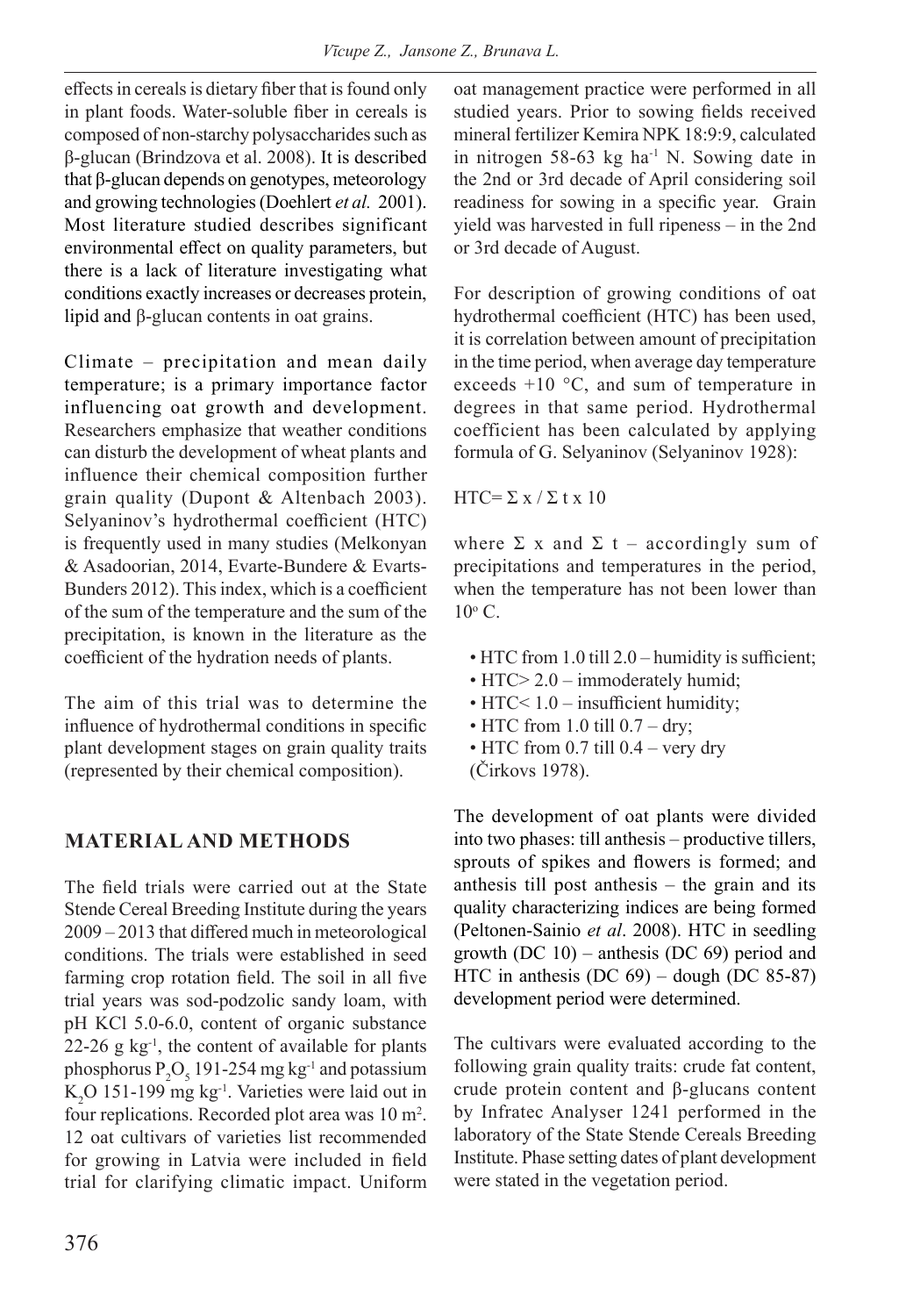ANOVA procedures were used for data analyses. The significance of the differences between the averages (LSD,  $p<0.05$ ), variation and correlation coefficients were calculated.

## **RESULTS**

### **Crude protein**

**GROUP A.** Crude protein content of group A varied from 101.0 to 119.0 g  $kg^{-1}$  (Fig.1). In this group, where all selected cultivars were with high protein content, there were observed significant (p<0.05) influence of genotype (49.6%) and environment or growing year (46.2%). Interaction of these factors was only 4.3%. Coefficient of variation (CV) of group A in protein content is 12.4-19.0%. The highest CV was observed for cultivar 'St.Liva', but the most stabile cultivar was 'Laima'. The highest CV was fixed in 2013  $-22.3\%$ , but the lowest in  $2011 - 11.1\%$ .

Comparing protein contents of group A cultivars with HTC values, there were found out that metrological conditions significantly influences protein content for all cultivars except 'Arta'. The analysis of correlation showed that higher HTC 1 values decreases crude protein content, while higher HTC 2 values increases crude protein content in oat grains.



Fig. 1. Crude protein content and hydrothermal coefficient of phase 1 and 2 for cultivars A: A – 'Arta', B – 'St.Darta', D – 'Laima', C – 'St.Liva',  $E - 'Cwal', I - 'Vendela', 1 - HTC1, 2 - HTC2.$ 

**GROUP B.** Crude protein content of group B cultivars varied from  $95.3 - 100.8$  g kg<sup>-1</sup> (Fig. 2) and significant differences in crude protein content were observed among tested cultivars  $(p<0.05)$  and growing season  $(p<0.01)$ . The impact of metrological conditions on protein content was significantly higher (83.1%), while genotypic influence were only 8.5%. CV of group B cultivars were from 14.0-19.4%, the highest CV was determined for cultivar 'Duffy', but the lowest – 'Ingeborg'. The highest CV was observed in 2009 – 12.4%, but the lowest in  $2011 - 5.7\%$ .

There were observed correlation between crude protein content of group B and metrological conditions. Significant correlation was observed between HTC values and crude protein content for cultivars 'Corona', 'Kerstin' (HTC1 and HTC2), 'Scorpion', 'Duffy' (HTC1). Also in this group higher HTC 1 values decreases crude protein content, but higher HTC 2 values increases, as it was observed in group A.

#### **Crude fat**

**GROUP A.** In the group A, the crude fat content was in the limits of  $48.9-62.6$  g kg<sup>-1</sup> (Fig.3) and was significantly  $(p<0.01)$  influenced by genotype and growing years. The genotype (62.9%) and environmental (29.0%) impact on crude fat content was significant  $(p<0.01)$ .



Fig. 2. Crude protein content and hydrothermal coefficient of phase 1 and 2 for cultivars B:  $K - 'Ingeborg', F - 'Pergamon', H - 'Duffy',$ L – 'Scorpion', J – 'Kerstin', G – 'Corona', 1 –  $HTC1, 2 - HTC2.$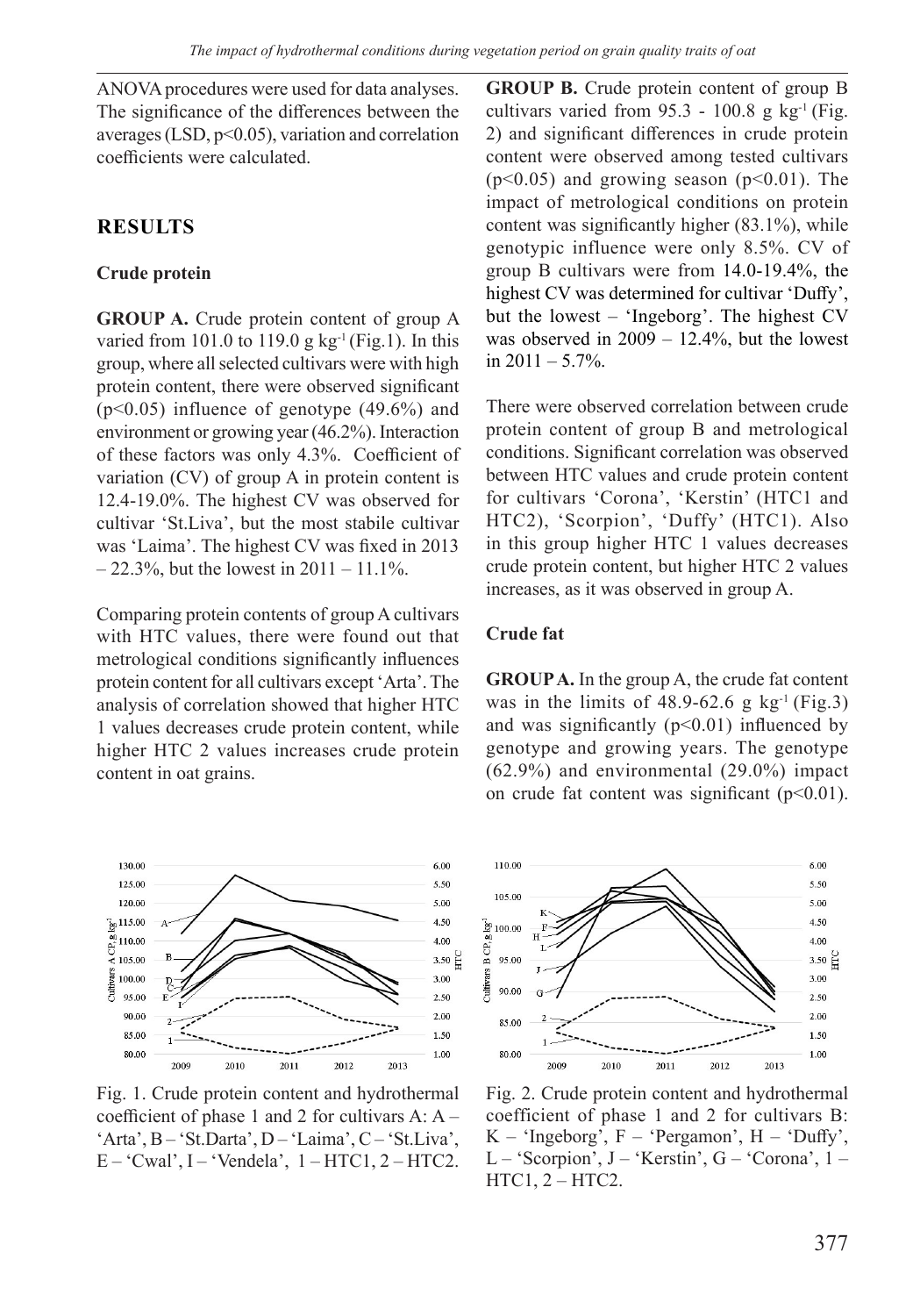Interaction of these factors was – 8.1%. The CV of group A in crude fat content varied from 11.9- 30.7%, the highest CV was observed for cultivar 'St.Liva', but the lowest for cultivar 'Arta'. The highest CV was determined in 2009 – 36.9%, but the lowest in  $2011 - 15\%$ .

For group A correlation between crude fat content and HTC values were not significant.

**GROUP B.** In the group B the crude fat content varied from  $45.0$  to  $48.8$  g kg<sup>-1</sup> (Fig. 4). Crude fat content was significantly influenced by growing year and genotype  $(p<0.01)$ . The highest impact on crude fat content was observed for environmental factors – 86.9%, genotypic impact



Fig. 3. Crude fat content and hydrothermal coefficient of phase 1 and 2 for cultivars A: B – 'St.Darta',  $D - 'Laima'$ ,  $E - 'Cwal'$ ,  $A - 'Arta'$ ,  $F - 'Pergamon', C - 'St.Liva', 1 - HTC1, 2 -$ HTC<sub>2</sub>.



Fig. 5. β-glucan content and hydrothermal coefficient of phase 1 and 2 for cultivars A: D – 'Laima',  $B - 'St.Darta'$ ,  $A - 'Arta'$ ,  $E - 'Cwal'$ , L – 'Scorpion',  $F - 'Pergamon'$ ,  $1 - HTC1$ , 2 – HTC2.

was only 7.6%, but interaction of these factors  $-5.5\%$ .

Also for group B significant correlation was not observed between crude fat content and HTC values.

#### β**-glucan content**

**GROUP A.** For group A the β-glucan content varied from  $31.0-35.8$  g kg<sup>-1</sup> (Fig. 5). Significant differences in β-glucan content were observed among tested cultivars and growing years (p<0.01). Influence of genotype was 49.6%, bet of growing year – 46.2%. CV of group A for β-glucan content was from 30.76-13.97%, the



Fig. 4. Crude fat content and hydrothermal coefficient of phase 1 and 2 for cultivars  $B: I - 'Ven$ dela', L – 'Scorpion', J – 'Kerstin', H – 'Duffy', G  $-$  'Corona', K  $-$  'Ingeborg', 1 – HTC1, 2 – HTC2.



Fig. 6. β-glucan content and hydrothermal coefficient of phase 1 and 2 for cultivars  $B: C - 'St$ . Liva', G – 'Corona', H – 'Duffy', J – 'Kerstin', I – 'Vendela', K – 'Ingeborg', 1 – HTC1, 2 – HTC2.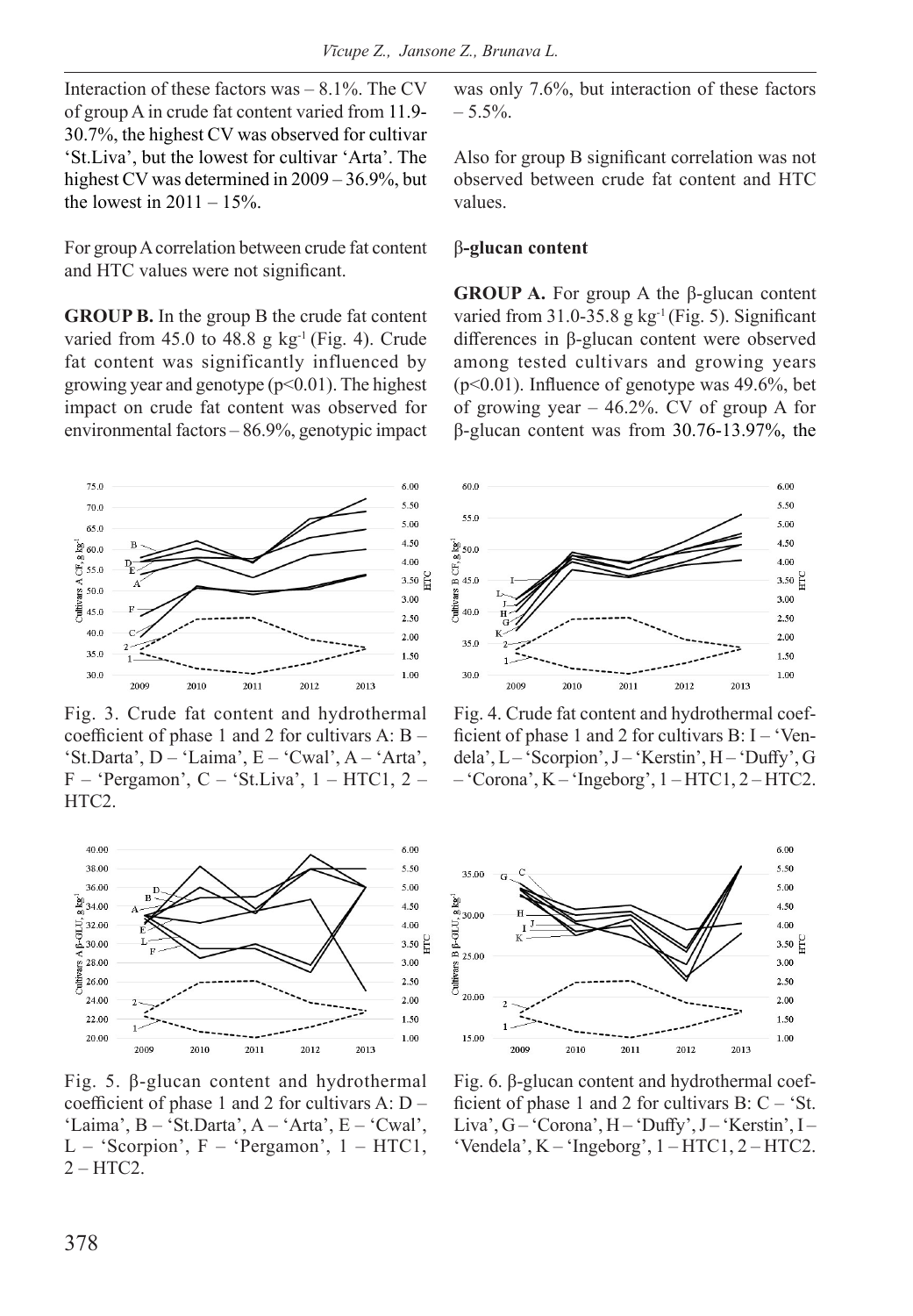highest CV was observed for cultivar 'Cwal', but the lowest for 'Laima'. From tested years the highest CV was in 2012 and 2012 – respectively 37.7% and 36.6%, but the lowest in 2009 – 2.75%.

The correlation between β-glucan content HTC values for different cultivars were different, but not significant. For example, correlation between β-glucan content and HTC 1 of cultivars 'Pergamon' and 'Scorpion' is positive, but with HTC2 – negative, while for cultivar 'Cwal' situation is opposite.

**GROUP B.** β-glucan content of group B varied from  $28.1-31.0$  g kg<sup>-1</sup> (Fig. 6). Among cultivars  $(p<0.05)$  and tested years  $(p<0.01)$  differences in β-glucan content were significant. On β-glucan content changes significant influence is to growing year (83.1%) and genotype (8.5%). CV of group B varied from 47.5-16.6%, the highest CV was determined for cultivar 'Vendela', but the lowest – 'St.Liva'. In this group the highest CV were in 2012 and 2013 (respectively 25.3% and 24.7%), but the lowest in 2009. (4.8%).

Correlation between HTC1 and HTC2 with β-glucan content was not significant.

## **DISCUSSION**

Analysing mean values in 5 year period there were observed variation in traits during studied period (CV- coefficient of variation) from 11.9% to 47.5%. The highest variation was recorded to content of β-glucan. There were observed genotypic impact to trait dependence from HTC characterized growing conditions. Impact of growing year to crude fat and β-glucan content for group B (lower values of traits) was more pronounced comparing with group with higher trait values (group A). But for impact of growing conditions to crude protein content to both groups was not observed differences. It means that cultivars, potentially having higher ability to adapt to metrological conditions (group A), are characterizing with higher crude fat and β-glucan contents.

In this study has been stated that grain quality varies a lot and depends on meteorological conditions in various years. Based on five years experiment data, all traits were significantly different ( $p$ <0.05) for growing years except β-glucan content. Some genotypes were more stable across environmental conditions; others responded differently in different conditions. Group B (value of quality traits were relative lower) was more sensitive to environmental conditions, except crude protein content.

Most of the variance was associated with genotype for all traits except crude protein content, generally influenced by HTC characterized metrological conditions.

Analysis of the combined data for all environments showed significant ( $p$ <0.05) genotypic differences for all traits, except β-glucan content. Researchers have reported that the effect of cultivars on β-glucan content of oats is significant (Doehlert et al. 2001, Andersson & Börjesdotter 2011) and cultivar selection is the most important input parameter compared to other inputs in determining the β-glucan level (Tiwari & Cummins 2009). These studies show that genetic background has a greater influence of β-glucan level compared to environmental factors although environmental stresses (higher precipitation during grain ripening) may reduce the β-glucan content in oats (Brunner & Freed 1994). Similar observations were also in this study when HTC2 was higher in 2011, but β-glucan content was relatively lower.

The genotype  $\times$  trial interaction was significant (p<0.05) only for β-glucan content, besides this interaction were more pronounced for cultivars of group A.

Correlation analysis showed several close associations among traits and HTC values: protein content in the first stage of growth was positively correlated with HTC, but negatively – in the second stage of growth. There were observed positive correlation between β-glucan and crude protein content during this trial according to information found in scientific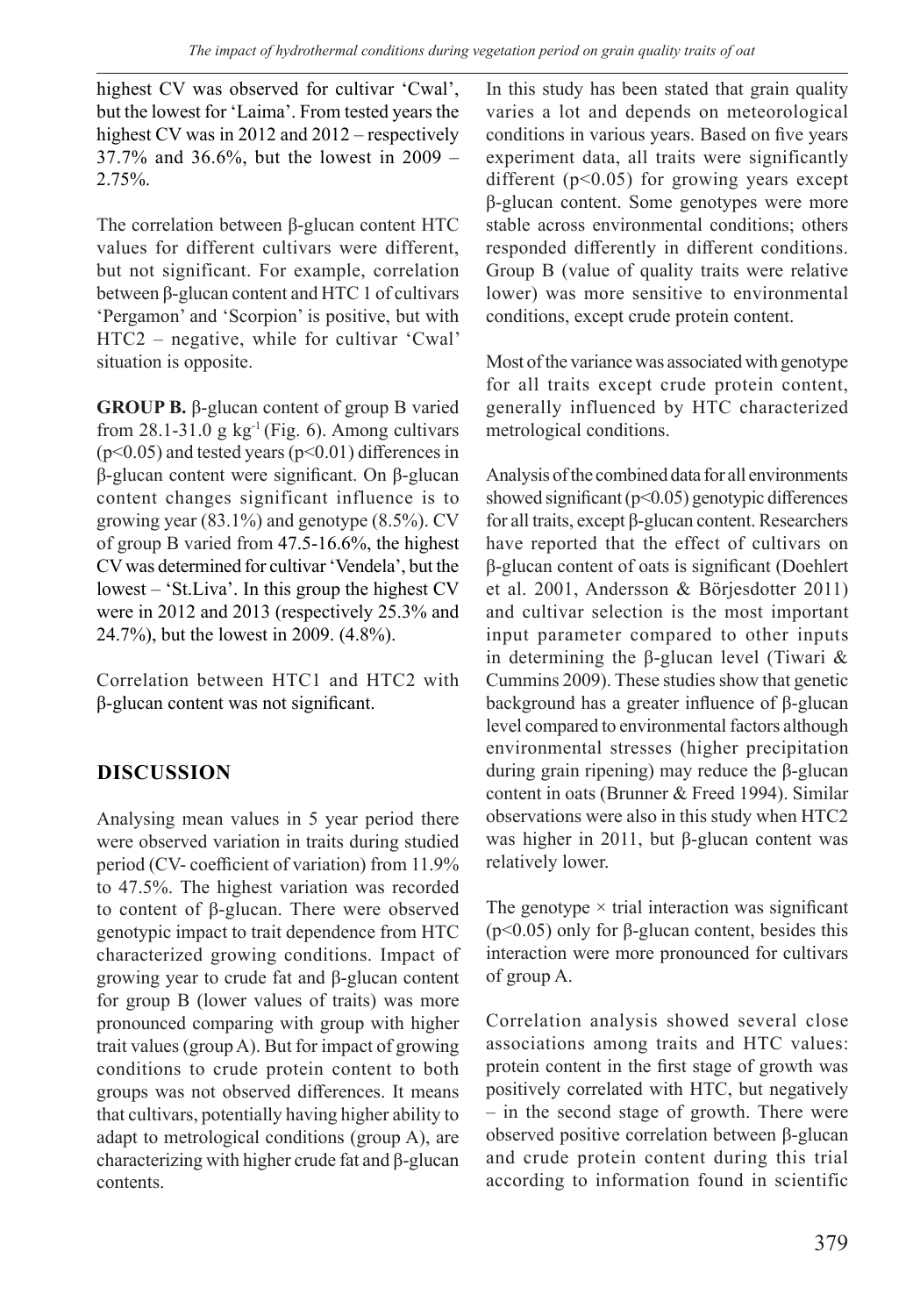literature (Fan *et.al.* 2009, Redaelli *et al.* 2003). Summarized results of correlation analysis indicated difference of metrological factors impacting level of grain quality traits in both growing stages. Weak positive correlation was observed between crude fat and HTC values in first growing stage for three cultivars from group A, but convincing correlation among cultivars from group B was not detected in both growing stages. There was positive correlation for both groups at first growing stage between crude protein content and HTC values, but at second stage correlation was negative. In group B medium-close positive correlation between β-glucan and HTC was detected for number of cultivars except 'Ingeborg' and 'St.Liva', but in group A such connection was observed only for two cultivars – 'Pergamon' and 'Scorpion', therefore for cultivar 'Cwal' correlation was negative.

Knowledge found in this research about interactions of quality traits and metrological conditions could help for oat breeders to understand what traits could be obtained by genotype and what traits are strongly influenced by metrology.

### **CONCLUSIONS**

In this study has been stated that oat grain quality varies a lot and depends on meteorological conditions in various years. Based on five years experiment data, all traits were significantly different ( $p$ <0.05) by years except β-glucan that was more affected by genotype. β-glucan content varied the most among growing years – from 29.4 g kg<sup>-1</sup> till 34.0 g kg<sup>-1</sup>. The most stable quality trait in the reporting period was protein content. That varied from 94.4 g kg<sup>-1</sup> till 108.9 g kg-1. Correlation analysis showed several close associations among traits and HTC: protein content in the first stage of growth was positively correlated with HTC, but negatively – in the second stage of growth. Influence of metrological conditions to oat grain quality traits was different in each group. In group B

influence of metrological conditions to crude fat and β-glucan content was pronounced comparing with group A.

#### **ACKNOWLEDGEMENT**

This research was supported by National Research Programme "Agriculture Resources for Sustainable Production of Qualitative and Healthy foods in Latvia" (AgroBioRes) (2014- 2017), Project. No 4 "Sutainable use of local agricultural resources for Qualitative and healthy food product development" (FOOD).

#### **REFERENCES**

- Andersson A.M., Börjesdotter D. 2011. Effects of environment and variety on content and molecular weight of β-glucan in oats. *Journal of Cereal Science* 54: 122 – 128.
- Biel, W., Bobko, K., Maciorowski, R. 2009. Chemical composition and nutritive value of husked and naked oats grain. *Journal of Cereal Science.* Vol*.* 49. Pp. 413 – 418.
- Brindzova L., Čertik M., Rapta P., Zalibera M., Mikulajova A., Takācsovā M. 2008. Antioxidant activity, β-glucan and lipid contents of oat varieties. *Czech Journal of Food Science*, Vol. 26(3), Pp. 163 – 173.
- Brunner B. R., Freed R. D. 1994. Oat grain β-glucan content as affected by nitrogen level, location and year. *Crop Science*. Vol. 34. Pp. 473 – 476.
- Čirkovs J. 1978. Lauksaimniecības metroloģijas pamati. Rīga. Zvaigzne. 186.
- Doehlert, D.C., McMullen, M.S., J.J. Hammond, 2001. Genotypic and environmental effects on grain yield and quality of oat grown in North Dakota. *Crop Sci.* Vol. 41. Pp. 1066 – 1072.